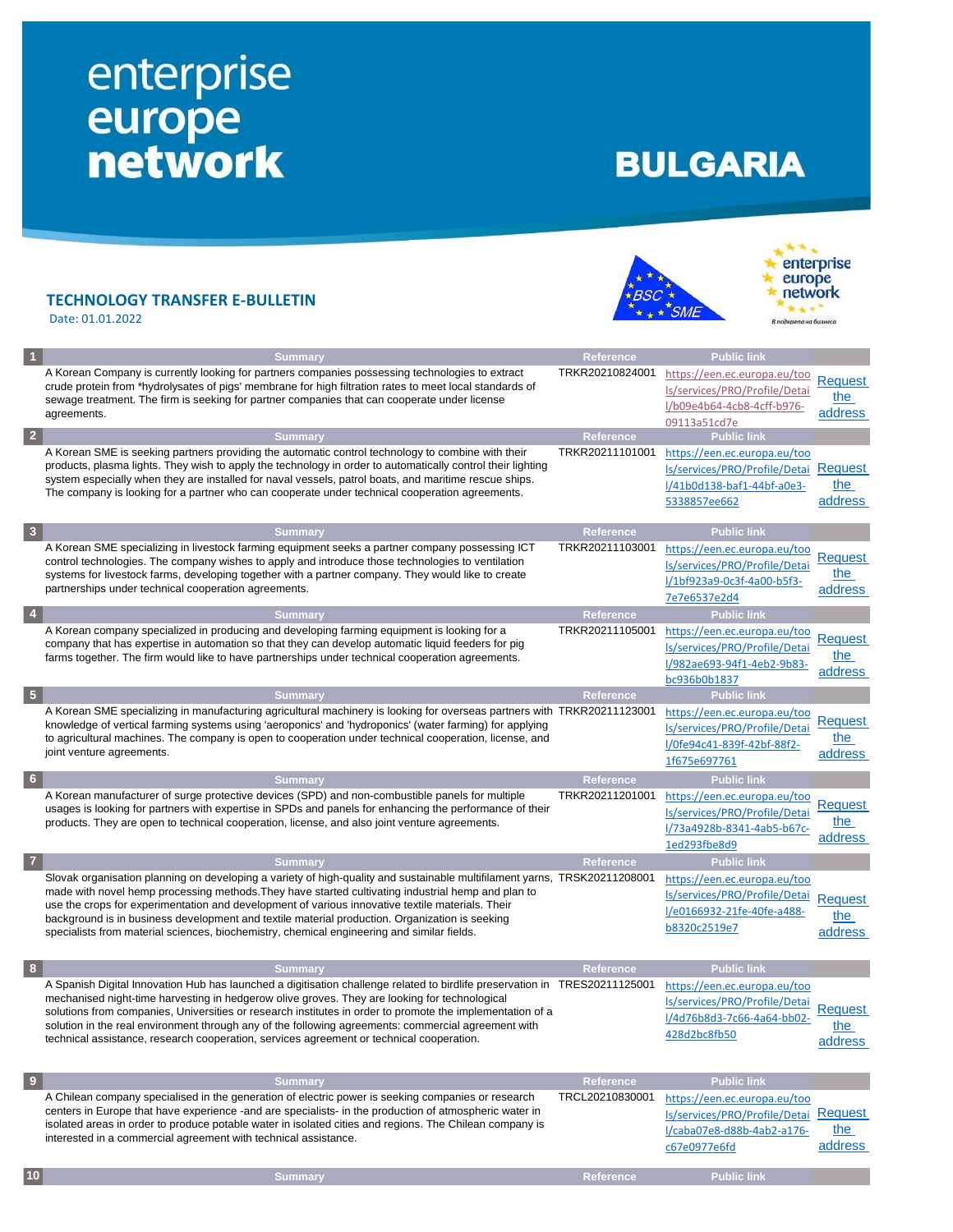|              | A Chilean company specialised in the generation of electric power is seeking companies or research<br>centers in Europe that have experience - and are specialists - in the operation and maintenance of eolic<br>parks.<br>The Chilean company is interested in knowing companies, universities and/or research centers in<br>Europe with the objective to establish research cooperation agreements on the operation and<br>maintenance of eolic parks.                                                                             | TRCL20211202001              | https://een.ec.europa.eu/too<br>ls/services/PRO/Profile/Detai<br>l/0123ec0f-2ba3-4116-b940-<br>ac3718aaa2f7                       | <b>Request</b><br>the<br>address |
|--------------|---------------------------------------------------------------------------------------------------------------------------------------------------------------------------------------------------------------------------------------------------------------------------------------------------------------------------------------------------------------------------------------------------------------------------------------------------------------------------------------------------------------------------------------|------------------------------|-----------------------------------------------------------------------------------------------------------------------------------|----------------------------------|
| $11$         | <b>Summary</b>                                                                                                                                                                                                                                                                                                                                                                                                                                                                                                                        | Reference                    | <b>Public link</b>                                                                                                                |                                  |
|              | Spanish technology center is looking for a laboratory or a technological center provider of testing<br>services for the aeronautical sector, which has the ability and experience to perform an "accelerated<br>rain erosion test" to validate properties of materials developed in the frame of an ongoing research<br>project. Partnerships would be closed on a commercial agreement with technical assistance basis.                                                                                                              | TRES20211129001              | https://een.ec.europa.eu/too<br>Is/services/PRO/Profile/Detai Request<br>I/93f8a9e3-2acb-4cfe-9566-<br>256345355463               | the<br>address                   |
| $12$         | <b>Summary</b>                                                                                                                                                                                                                                                                                                                                                                                                                                                                                                                        | Reference                    | <b>Public link</b>                                                                                                                |                                  |
|              | A British company with over 6 years of experience, responsible for introducing the concept of re-usable<br>"eco" food pouches is looking to expand into the healthcare sector. This requires a local partnership with<br>a manufacturer who can produce high quality, mono (PE) spout pouches in large volumes to service<br>healthcare in the UK at the outset, but with capacity to produce for a pan European market as well. Type<br>of co-operation: manufacturing.                                                              | TRUK20211215001              | https://een.ec.europa.eu/too<br>ls/services/PRO/Profile/Detai<br>l/35a07df1-3f2c-446f-829d-<br>d69e5a25525c                       | Request<br>the<br>address        |
| $\boxed{13}$ | <b>Summary</b>                                                                                                                                                                                                                                                                                                                                                                                                                                                                                                                        | Reference                    | <b>Public link</b>                                                                                                                |                                  |
|              | A startup company from Northern Germany develops a new sustainable solution for production of<br>protein from bacteria, that grow on carbohydrates. To investigate different raw materials to optimize the<br>production process, the team wants to test different sugar-rich sidestreams from food and beverage<br>industries. Partners like breweries or juice and cheese manufacturers with an interest to valorize their<br>sidestreams are sought for a technical cooperation on sample tests.                                   | TRDE20211118001              | https://een.ec.europa.eu/too<br>Is/services/PRO/Profile/Detai<br>l/52660bf3-5482-4455-9aec-<br>616eb438675f                       | <b>Request</b><br>the<br>address |
| $14$         | <b>Summary</b>                                                                                                                                                                                                                                                                                                                                                                                                                                                                                                                        | Reference                    | <b>Public link</b>                                                                                                                |                                  |
|              | A globally supplying Dutch manufacturer of fibers for synthetic ropes aims to achieve wide acceptance<br>of synthetic ropes to replace steel ropes in on- and offshore applications. Therefore the company is<br>looking for inspection technology to better predict the remaining life time of synthetic ropes. Cooperation<br>with one or more partners, such as SME's and/or academia, is foreseen within the framework of a<br>technical cooperation agreement. This request is part of an open innovation challenge.             | TRNL20211202001              | https://een.ec.europa.eu/too<br>ls/services/PRO/Profile/Detai<br>l/b94def65-bf3d-4a18-95c9-<br>c154277d4615                       | <b>Request</b><br>the<br>address |
| 15           | <b>Summary</b><br>An Austrian wood processing company is seeking solutions for a reliable identification of roundwood<br>quality. The solution should guarantee an automated and standardized analysis of physical parameters<br>of timber surface. In the framework of an innovation challenge, solution providers should offer sensor or<br>image recognition solutions under a technical cooperation agreement.                                                                                                                    | Reference<br>TRAT20211217001 | <b>Public link</b><br>https://een.ec.europa.eu/too<br>ls/services/PRO/Profile/Detai<br>l/176b59a3-dd1e-41b4-8eb4-<br>0a0cb9a65ccb | Request<br>the<br>address        |
| 16           | <b>Summary</b>                                                                                                                                                                                                                                                                                                                                                                                                                                                                                                                        | <b>Reference</b>             | <b>Public link</b>                                                                                                                |                                  |
|              | A UK based SME is the first to market a highly mobile energy generator that uses a microbial process to TRUK20211006001<br>turn organic waste into energy, biofertilizer and revenue. The company seeks partners with proven and<br>reliable solutions to convert heat from combined heat and power (CHP) to cold for space cooling and<br>refrigeration. Technologies of interest are, but not limited to, adsorption and absorption chillers.<br>Commercial agreement with technical assistance or technical cooperation is sought. |                              | https://een.ec.europa.eu/too<br>ls/services/PRO/Profile/Detai<br>l/2c74c30c-50dc-4548-ba6e-<br>c8abf18675b2                       | <b>Request</b><br>the<br>address |
| $17$         |                                                                                                                                                                                                                                                                                                                                                                                                                                                                                                                                       |                              |                                                                                                                                   |                                  |
|              |                                                                                                                                                                                                                                                                                                                                                                                                                                                                                                                                       |                              |                                                                                                                                   |                                  |
|              | <b>Summary</b><br>A UK-based SME is the first to market a highly mobile energy generator that uses a microbial process to TRUK20211006002<br>turn organic waste into energy, biofertilizer, and revenue. The company seeks partners with proven and<br>reliable solutions for feedstock/substrate pre-treatment to aid anaerobic digestion using ultrasound<br>technology. Commercial agreement with technical assistance or technical cooperation is sought.                                                                         | Reference                    | <b>Public link</b><br>https://een.ec.europa.eu/too<br>ls/services/PRO/Profile/Detai<br>l/3def26ee-8175-439e-ba2c-<br>6e56c8f46c0b | Request<br>the<br>address        |
|              | <b>Summary</b>                                                                                                                                                                                                                                                                                                                                                                                                                                                                                                                        | Reference                    | <b>Public link</b>                                                                                                                |                                  |
| $18$         | A Bavarian start-up, founded in 2020, offers various services for the development of technical ceramic<br>products according to the ideas and needs of customers. But as a small company does not have its own<br>capacity to process granules into filaments. The company is looking for a manufacturer of ceramic<br>filaments. The granules for the production of the filament are available and can be supplied. A<br>manufacturing agreement is being sought.                                                                    | TRDE20211123001              | https://een.ec.europa.eu/too<br>ls/services/PRO/Profile/Detai<br>l/df4e0b94-83ba-4dc2-b0cd-<br>802f0ddb150d                       | Request<br>the<br>address        |
| 19           | <b>Summary</b>                                                                                                                                                                                                                                                                                                                                                                                                                                                                                                                        | <b>Reference</b>             | <b>Public link</b>                                                                                                                |                                  |
|              | A Dutch football club is looking for proven solutions for the development and production of sustainable<br>cups. The foreseen solution will replace the current plastic cups used for drinking beer and soft drinks.<br>Since the solution should also lead to less waste disposal, new logistic ways and other out of the box<br>ideas may be considered. Companies and academics are sought via a technical cooperation<br>agreement.<br>This request refers to a challenge published on an internet-platform.                      | TRNL20211203001              | https://een.ec.europa.eu/too<br>ls/services/PRO/Profile/Detai<br>l/e141e907-c99d-4e16-aeb8-<br>ef505c685255                       | <b>Request</b><br>the<br>address |
| 20           | <b>Summary</b>                                                                                                                                                                                                                                                                                                                                                                                                                                                                                                                        | Reference                    | <b>Public link</b>                                                                                                                |                                  |
|              | A British consortium has invented a new lifting concept to transfer trailers between road and rail using<br>the 40' ISO container lifting dimension and existing container terminal lifting equipment. They are looking<br>for a technical cooperation agreement with partners with a manufacturer to help design a prototype of<br>the tri-axle semi-trailers as well as linking with freight forwarders, shipping companies and terminal<br>operators that use or work with tri-axle semi-trailers                                  | TRUK20211208001              | https://een.ec.europa.eu/too<br>Is/services/PRO/Profile/Detai<br>l/137da534-baf9-483e-89e2-<br>a4c501fe0407                       | <b>Request</b><br>the<br>address |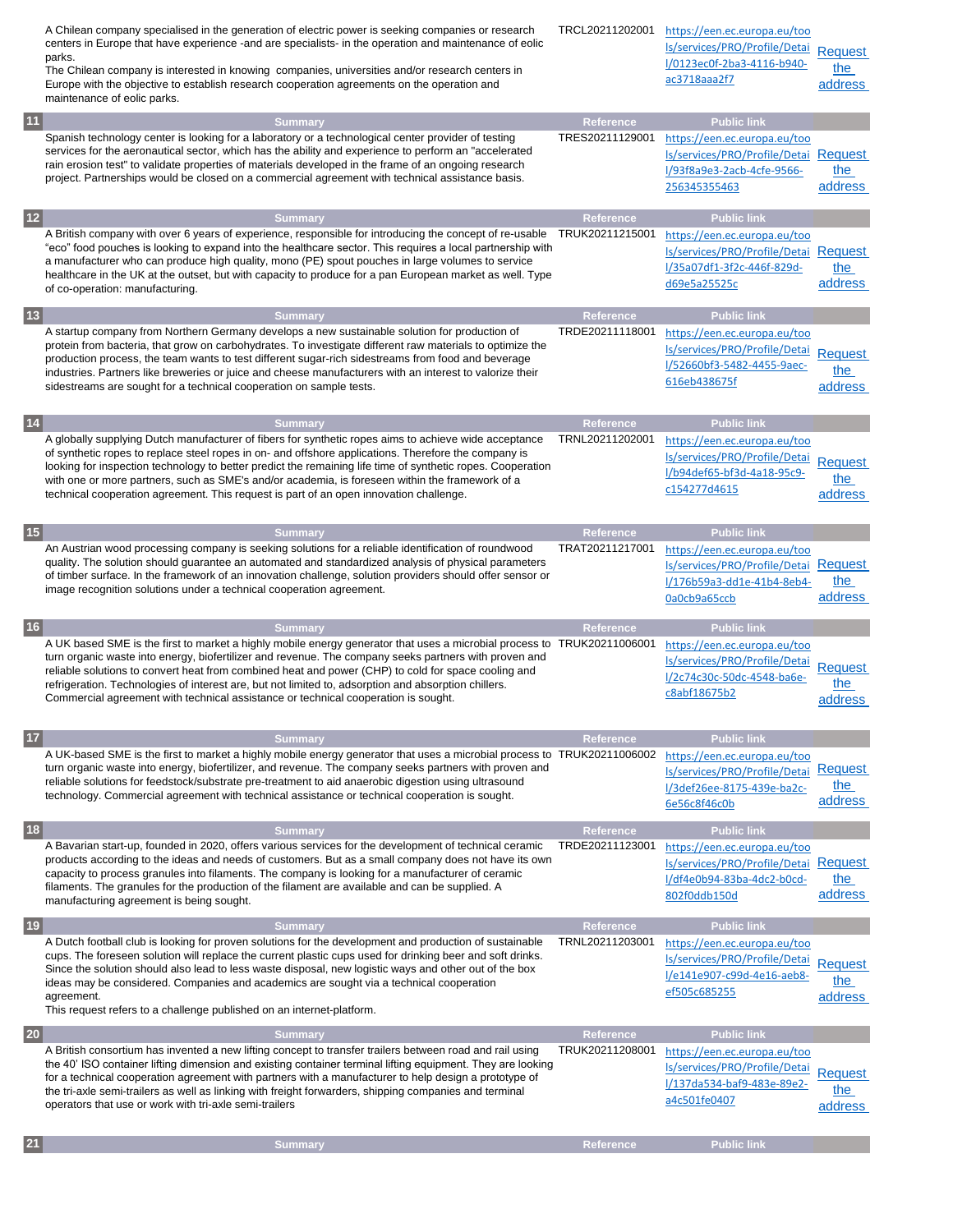|                 | A Spanish energy company has developed an intelligent equipment and management software based<br>on power electronics that provides the electricity network with coordinated and distributed intelligence,<br>providing services and technological tools as required.<br>They are looking for Distribution System Operators of the electricity sector in Germany, Denmark,<br>Norway, Finland, Sweden and Poland. They ara interested in a commercial agreement with technical<br>assistance or technical cooperation                            | TOES20211103002  | https://een.ec.europa.eu/too<br>Is/services/PRO/Profile/Detai<br>l/dc37d1a4-c2ef-44e7-9d46-<br>c9354113d61e | Request<br>the<br>address               |
|-----------------|--------------------------------------------------------------------------------------------------------------------------------------------------------------------------------------------------------------------------------------------------------------------------------------------------------------------------------------------------------------------------------------------------------------------------------------------------------------------------------------------------------------------------------------------------|------------------|-------------------------------------------------------------------------------------------------------------|-----------------------------------------|
| 22              | <b>Summary</b>                                                                                                                                                                                                                                                                                                                                                                                                                                                                                                                                   | Reference        | <b>Public link</b>                                                                                          |                                         |
|                 | A French company has developed a solution for the post-processing of cardiac MRI (Magnetic<br>Resonance Imaging) allowing physicians to diagnose cardiac pathologies. Based on artificial<br>intelligence and deep learning algorithms, the solution provides a real decision making aid for<br>cardiologists, radiologists. The company is looking for cooperation with public or private health<br>institutions that practice cardiac MRI under a license agreement.                                                                           | TOFR20211213001  | https://een.ec.europa.eu/too<br>ls/services/PRO/Profile/Detai<br>l/fddaf015-404b-4fe9-84be-<br>3dd2edc96854 | Request<br>the<br>address               |
| 23              | <b>Summary</b>                                                                                                                                                                                                                                                                                                                                                                                                                                                                                                                                   | <b>Reference</b> | <b>Public link</b>                                                                                          |                                         |
|                 | An Italian START UP, spinoff of two research institutes, offers ultrasensitive lab-on-a-chip based system TOIT20211006002<br>to analyze biological fluids. The patented lab-on-a-chip detects proteins, antibodies, viruses, and<br>bacteria in few minutes. The main applications are biomedicine, security, industry 4.0, and food<br>analysis. The company is open to different typologies of cooperation agreements (License, Joint<br>Venture, Manufacturing, Research or Technical cooperation) for device engineering and production.     |                  | https://een.ec.europa.eu/too<br>ls/services/PRO/Profile/Detai<br>l/8e1827c3-edcf-4127-a8d6-<br>c62e3d67b30b | <b>Request</b><br>the<br>address        |
| 24              | <b>Summary</b>                                                                                                                                                                                                                                                                                                                                                                                                                                                                                                                                   | <b>Reference</b> | <b>Public link</b>                                                                                          |                                         |
|                 | The SME is located in South Korea, at a special area designated for national R&D projects.<br>The company has developed an attention recovery training system, incorporating visual tracking and<br>sound interlocking technology for people with attention or cognitive impairment, or those at risk of<br>cognitive decline. It is also effective on critically ill patients who cannot use their body.<br>The company is seeking partners to license this product or co-develop this product for other<br>applications.                       | TOKR20211209001  | https://een.ec.europa.eu/too<br>ls/services/PRO/Profile/Detai<br>l/4ca74a6b-8067-48df-8f28-<br>2c2ff1f09bee | <b>Request</b><br>the<br>address        |
| 25              | <b>Summary</b>                                                                                                                                                                                                                                                                                                                                                                                                                                                                                                                                   | <b>Reference</b> | <b>Public link</b>                                                                                          |                                         |
|                 | A Macedonian company offers a modularly upgradeable lightning isolator with smart Early Streamer<br>Emission (ESE) device. The solution enables multiple reaction, communication and integrated action for<br>the purpose of increased safety and protection. Additional functionalities are enabled with the<br>introduction of a variety of re-configurable electronic modules. The company is looking for partners<br>interested in commercial agreement with technical assistance and license agreement.                                     | TOMK20211207001  | https://een.ec.europa.eu/too<br>Is/services/PRO/Profile/Detai<br>l/2dc60d8c-ab65-4a00-9e9a-<br>9a09c9092d4b | <b>Request</b><br>:he<br>address        |
| 26              | <b>Summary</b>                                                                                                                                                                                                                                                                                                                                                                                                                                                                                                                                   | Reference        | <b>Public link</b>                                                                                          |                                         |
|                 | An Austrian university provides a core bio-laboratory facility for a wide range of collaborations (technical TOAT20211126001<br>coop. agreements, research cooperation agreements or commercial agreements). The department can<br>be used for the development, testing and validation of existing and new devices and reagents, with<br>focus on life sciences, in vitro diagnostics, point-of-care and microfluidic systems. The research facility<br>is aimed at companies interested in applied biomedical sciences.                         |                  | https://een.ec.europa.eu/too<br>Is/services/PRO/Profile/Detai<br>l/aec20610-e8c9-41ba-adb4-<br>2aaabed015fa | <b>Request</b><br>the<br>address        |
| <b>27</b>       | <b>Summary</b>                                                                                                                                                                                                                                                                                                                                                                                                                                                                                                                                   | Reference        | <b>Public link</b>                                                                                          |                                         |
|                 | A French company designs and manufactures an innovative generator set operating with green<br>hydrogen (H2) fuel cell. Available in a 40-foot mobile container, this genset makes isolated areas<br>(industry, ephemere events, construction sites, ports, airports etc.) self-sufficient in eco-friendly<br>electricity. Multiple gensets can be placed together to increase the power level. Commercial agreements<br>with technical assistance are sought with partners aimed at decarbonating their activities off-grid.                     | TOFR20210527001  | https://een.ec.europa.eu/too<br>Is/services/PRO/Profile/Detai<br>l/41dd22a3-440f-430d-9d2b-<br>c4cdc6aef9d5 | Request<br>the<br>address               |
| 28              | <b>Summary</b>                                                                                                                                                                                                                                                                                                                                                                                                                                                                                                                                   | Reference        | <b>Public link</b>                                                                                          |                                         |
|                 | An SME from Latvia that is focused on R&D solutions in the field of vacuum and cryogenic systems, has TOLV20211206001<br>developed innovative freeze drying/sublimation equipment for freezing of different food raw materials<br>allowing to make new types of high-quality food products for daily use as well as for specific uses. The<br>company is looking for partners offering commercial agreement with technical assistance or<br>collaboration under research cooperation agreement.                                                  |                  | https://een.ec.europa.eu/too<br>ls/services/PRO/Profile/Detai<br>l/58f06797-56e4-4f1b-a458-<br>6742c99b549b | <b>Request</b><br>the<br>address        |
| 29              | <b>Summary</b>                                                                                                                                                                                                                                                                                                                                                                                                                                                                                                                                   | Reference        | <b>Public link</b>                                                                                          |                                         |
|                 | An Italian public entity and a Research organisation, developed a thermal protection sandwich panel<br>that allows integrating the structural and thermal resistance in a single component up to high<br>temperatures. It has significant potential applications in the automotive, railway and naval transportation<br>as well as in the energy, metallurgic and nuclear sectors. The deal is for commercial agreement with<br>technical assistance, licence agreements and research cooperation.                                               | TOIT20211123001  | https://een.ec.europa.eu/too<br>ls/services/PRO/Profile/Detai<br>l/401ea595-e96f-4de0-9e8e-<br>001f5998986d | <b>Request</b><br>the<br>address        |
| 30 <sub>o</sub> | <b>Summary</b>                                                                                                                                                                                                                                                                                                                                                                                                                                                                                                                                   | Reference        | <b>Public link</b>                                                                                          |                                         |
|                 | Spanish company specialized in Edge Computing, offers its software and firmware solutions focused on TOES20211011002<br>securely digitizing industrial equipment and deploying edge computing algorithms. The company is<br>looking for partners from industrial sectors wishing to adopt the digitization according to simplified<br>processes and cyber-secure connections, under a remote management framework. The company<br>would like to conclude commercial agreements with technical assistance or technical cooperation<br>agreements. |                  | https://een.ec.europa.eu/too<br>Is/services/PRO/Profile/Detai<br>l/35075cba-a768-41e2-bb83-<br>446ecc4c6210 | Request<br>the<br>address               |
| 31              | <b>Summary</b>                                                                                                                                                                                                                                                                                                                                                                                                                                                                                                                                   | Reference        | <b>Public link</b>                                                                                          |                                         |
|                 | A German Artificial Intelligence startup has developed an innovative AI for video understanding. The AI<br>combines state-of-the-art Computer Vision and Natural Language Processing to analyze video on<br>various levels for a deep understanding of the content. The vision is to create a European standard<br>General Purpose Technology for video understanding. The startup is looking for industry partners to<br>conclude commercial agreements with technical assistance, research or technical agreements.                            | TODE20211122001  | https://een.ec.europa.eu/too<br>Is/services/PRO/Profile/Detai<br>l/fcac3875-af86-469f-8e45-<br>Odc98babde6a | <b>Request</b><br><u>the</u><br>address |

**32 Reference Reference Public link**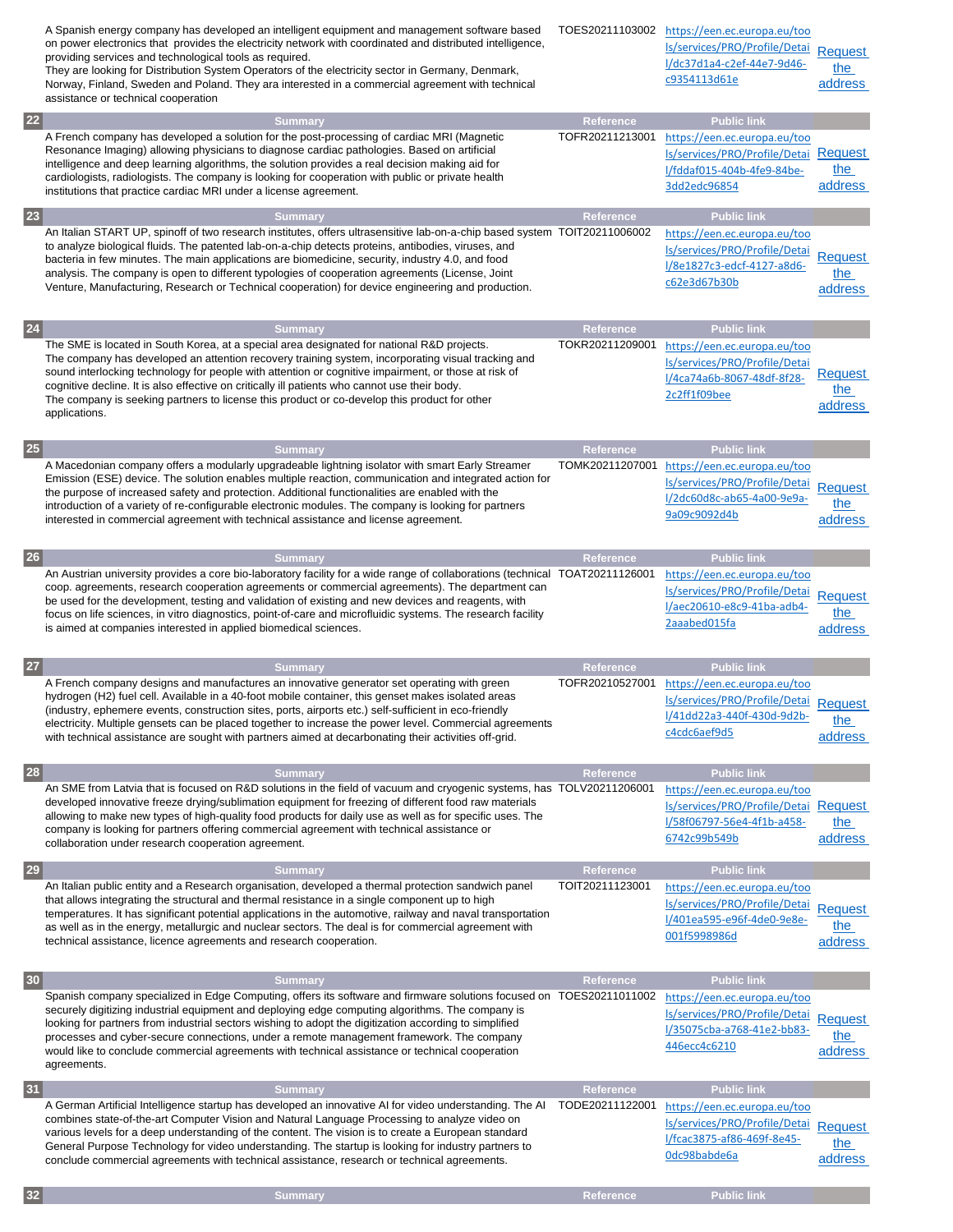|    | A team of inventors from an established Slovak scientific and research institute has developed a new<br>type of four-bounce X-ray monochromator with high transmittance of the K $\alpha$ 1 radiation component for<br>high-resolution angle-dispersive X-ray analysis (high-resolution X-ray diffraction), which reliably filters<br>the Kα2 radiation component in addition to the Kβ component.<br>The preferred cooperation type is license agreement.                                                                 | TOSK20211206002                     | https://een.ec.europa.eu/too<br>ls/services/PRO/Profile/Detai<br>l/0feb1a46-753a-417b-a956-<br>b2de430ae7bd                       | Request<br>the<br>address        |
|----|----------------------------------------------------------------------------------------------------------------------------------------------------------------------------------------------------------------------------------------------------------------------------------------------------------------------------------------------------------------------------------------------------------------------------------------------------------------------------------------------------------------------------|-------------------------------------|-----------------------------------------------------------------------------------------------------------------------------------|----------------------------------|
| 33 | <b>Summary</b>                                                                                                                                                                                                                                                                                                                                                                                                                                                                                                             | Reference                           | <b>Public link</b>                                                                                                                |                                  |
|    | A Spanish company based in Madrid, founded by researchers with an entrepreneurial spirit, has nearly<br>10 years of experience in providing R&D services for the development of new diagnostic tools and<br>devices. Operating under ISO certificates, it boasts experienced staff and state-of-the-art technologies.<br>Already engaged in trans-national cooperation, the company is looking for new research cooperation<br>agreements with pharma and biotech companies.                                               | TOES20211014004                     | https://een.ec.europa.eu/too<br>Is/services/PRO/Profile/Detai<br>I/5ff65fbd-f30d-413e-8175-<br>063e348f9599                       | <b>Request</b><br>the<br>address |
| 34 | <b>Summary</b>                                                                                                                                                                                                                                                                                                                                                                                                                                                                                                             | Reference                           | <b>Public link</b>                                                                                                                |                                  |
|    | A French start-up has developed a cloud-based decision support system using cutting-edge<br>technologies in mathematical optimization.<br>Applications cover vehicle routing optimization and tasks scheduling in various industries as Supply<br>Chain and Logistics, Field Services, Healthcare and Manufacturing.<br>This software editor seeks partners interested in embedding this technology within its product or<br>Information System (IS) in the framework of a commercial agreement with technical support.    | TOFR20211129001                     | https://een.ec.europa.eu/too<br>ls/services/PRO/Profile/Detai<br>l/4227724e-5a64-499c-a04a-<br>ee3f04127e41                       | <b>Request</b><br>the<br>address |
| 35 | <b>Summary</b>                                                                                                                                                                                                                                                                                                                                                                                                                                                                                                             | Reference                           | <b>Public link</b>                                                                                                                |                                  |
|    | The association has many years of experience in the field of agricultural experimenting in Spain and in<br>carrying out projects financed with EU Funds. Their continued success is proof that their most recent<br>endeavor will be worth collaborating with. The association offers their resources and technology to<br>collaborate with partners in the same field through a joint venture or research cooperation agreement.<br>The association can be valuable in projects within the farm to fork or HorizonEurope. | TOES20210413001                     | https://een.ec.europa.eu/too<br>Is/services/PRO/Profile/Detai<br>l/8695221c-e7a8-48d8-b162-<br>224cf45aa963                       | <b>Request</b><br>the<br>address |
| 36 | <b>Summary</b>                                                                                                                                                                                                                                                                                                                                                                                                                                                                                                             | Reference                           | <b>Public link</b>                                                                                                                |                                  |
|    | There has been a new innovation developed by the team of researchers at the technical university in<br>Bratislava region in Slovakia. New construction of switchable sports line markings with different<br>advantages (e.g. highlighting desired lines and colors) on a multifunctional sports playgrounds is now<br>available for the market. Institution is looking for a partner from the private sphere to license the<br>technology.                                                                                 | TOSK20211025002                     | https://een.ec.europa.eu/too<br>ls/services/PRO/Profile/Detai<br>l/7d429ba7-3294-4039-b87d-<br>9e62f9a4c22b                       | <b>Request</b><br>the<br>address |
| 37 | <b>Summary</b><br>There has been a new innovation developed by the team of researchers at the medical university in<br>Martin region in Slovakia. Compared to existing solutions simplier triFFY (trisomic fetal fraction) method<br>for fetal fraction determination in Non-invasive Prenatal Screening (NIP) is now available for commercial<br>purposes. The institution is looking for a partner to license the technology.                                                                                            | <b>Reference</b><br>TOSK20211025003 | <b>Public link</b><br>https://een.ec.europa.eu/too<br>ls/services/PRO/Profile/Detai<br>l/e2e2c02d-2b18-4c4f-8304-<br>12014ce645b8 | Request<br>the<br>address        |
| 38 | <b>Summary</b>                                                                                                                                                                                                                                                                                                                                                                                                                                                                                                             | Reference                           | <b>Public link</b>                                                                                                                |                                  |
|    | There has been a new innovation developed by the team of researchers at a technical university from<br>Slovakia. More cost effective and flexible method for determining the heat release rate is now available<br>for market purposes. Institution is looking for a partner from the private sphere to license the technology.                                                                                                                                                                                            | TOSK20211124001                     | https://een.ec.europa.eu/too<br>ls/services/PRO/Profile/Detai<br>l/6fbccab0-6c32-40ec-bda5-<br>11122c1cf773                       | <b>Request</b><br>the<br>address |
| 39 | <b>Summary</b>                                                                                                                                                                                                                                                                                                                                                                                                                                                                                                             | <b>Reference</b>                    | <b>Public link</b>                                                                                                                |                                  |
|    | A new innovation developed by a team of researchers at a technical university from Slovakia is<br>available for licensing. It is a cost efficient and more effective method for determining the fire<br>characteristics of electric cables. The institution is looking for a partner from the industry offering testing<br>and measurement solutions.                                                                                                                                                                      | TOSK20211124002                     | https://een.ec.europa.eu/too<br>ls/services/PRO/Profile/Detai<br>l/26101aca-c2ed-40ce-8f87-<br>86719b9fcc6c                       | <b>Request</b><br>the<br>address |
| 40 | <b>Summary</b>                                                                                                                                                                                                                                                                                                                                                                                                                                                                                                             | Reference                           | <b>Public link</b>                                                                                                                |                                  |
|    | An Italian company has been operating successfully for over 10 years in the area of waste collection,<br>dealing in the trade of waste management equipment, ecological consultancy and the development and<br>processing of waste collection data.<br>The company wishes to join consortia intending to participate in European calls (e.g. H2020, Life,) of<br>waste management and the circular economy to contribute its expertise and test new solutions through<br>a research cooperation agreement.                 | TOIT20211118001                     | https://een.ec.europa.eu/too<br>Is/services/PRO/Profile/Detai<br>I/0af54e3a-f2e2-44ae-9393-<br>8cf07d434956                       | <b>Request</b><br>the<br>address |
| 41 | <b>Summary</b>                                                                                                                                                                                                                                                                                                                                                                                                                                                                                                             | Reference                           | <b>Public link</b>                                                                                                                |                                  |
|    | A German company, innovation leader in the development and production of machines for shoe<br>production, offers solutions for automated material guidance with integrated robots as well as<br>automation solutions for the direct soling process.<br>The company is looking to assist shoe manufacturers bring their production to new heights regarding<br>volume, efficiency, sustainability, and quality and is looking for commercial agreements with technical<br>assistance.                                       | TODE20211130001                     | https://een.ec.europa.eu/too<br>ls/services/PRO/Profile/Detai<br>l/7f0a58b9-7fe4-4d81-846f-<br>c45e932eb1ac                       | Request<br>the<br>address        |
| 42 | <b>Summary</b>                                                                                                                                                                                                                                                                                                                                                                                                                                                                                                             | Reference                           | <b>Public link</b>                                                                                                                |                                  |
|    | A Finnish software company has developed an automated monitoring tool to detect database<br>performance issues in software development. The tool enables real-time performance monitoring during<br>the software development and prevents database performance related software project delays and call-<br>backs from occurring. The company is looking for partners interested to integrate the monitoring tool into<br>existing software development tools under commercial agreement with technical assistance.        | TOFI20211104001                     | https://een.ec.europa.eu/too<br>Is/services/PRO/Profile/Detai<br>l/3ff83bc3-6a69-4b6b-beec-<br>1eb0f43c6f12                       | <b>Request</b><br>the<br>address |
| 43 | <b>Summary</b>                                                                                                                                                                                                                                                                                                                                                                                                                                                                                                             | Reference                           | <b>Public link</b>                                                                                                                |                                  |
|    |                                                                                                                                                                                                                                                                                                                                                                                                                                                                                                                            |                                     |                                                                                                                                   |                                  |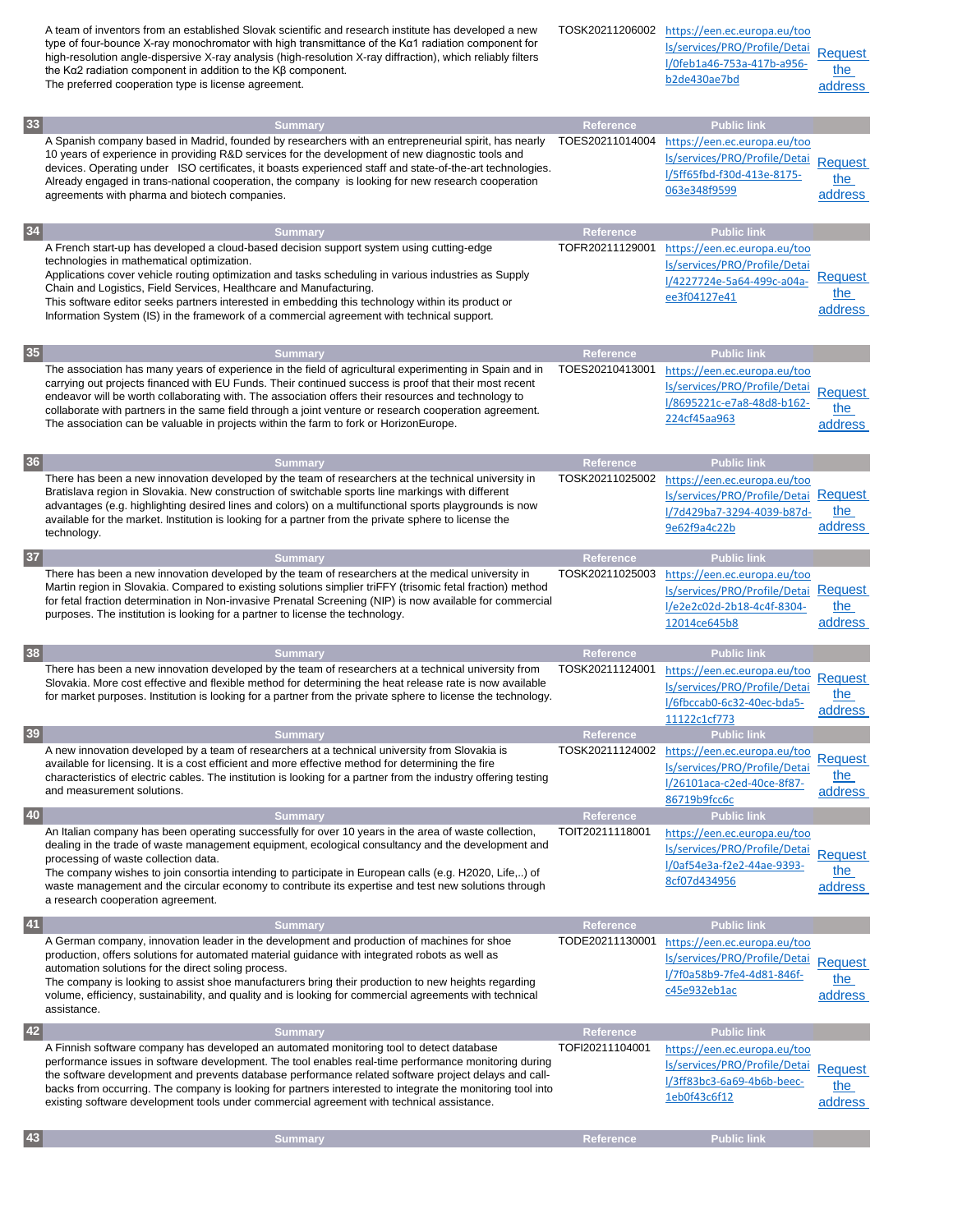|      | An Italian no-profit SME released a digital platform which provides specific support in the field of Genetic TOIT20211124001<br>diseases and DNA analyses. The platform is based on innovative Artificial Intelligence tools, ad-hoc<br>developed for virtualising the counselling process of patients affected by genetic diseases. It is<br>embedded with secure communication protocols. The SME is mainly looking for commercial and license<br>agreement, bioinformatics skills are also welcome. The target countries are all of Europe. |                              | https://een.ec.europa.eu/too<br>Is/services/PRO/Profile/Detai<br>l/ec4e1dc3-5378-4f81-8065-<br>4e680eca6883                       | Request<br>the<br>address        |
|------|------------------------------------------------------------------------------------------------------------------------------------------------------------------------------------------------------------------------------------------------------------------------------------------------------------------------------------------------------------------------------------------------------------------------------------------------------------------------------------------------------------------------------------------------|------------------------------|-----------------------------------------------------------------------------------------------------------------------------------|----------------------------------|
| 44   | <b>Summary</b>                                                                                                                                                                                                                                                                                                                                                                                                                                                                                                                                 | Reference                    | <b>Public link</b>                                                                                                                |                                  |
|      | A Swiss university offers a fabrication method and tool to allow the production of hydrogels with tailored TOCH20211220001<br>lubricity by controlling the degree of cross-linking of the polymer chains during the polymerization.<br>Products such as contact lenses, condoms or catheters can be optimized with respect to their friction<br>properties. Licensing agreements are sought with companies who want to optimize friction properties of<br>their hydrogel products.                                                             |                              | https://een.ec.europa.eu/too<br>ls/services/PRO/Profile/Detai<br>l/e47760c4-9197-42a0-bbfe-<br>1cd691ab69df                       | Request<br>the<br>address        |
| 45   | <b>Summary</b>                                                                                                                                                                                                                                                                                                                                                                                                                                                                                                                                 | Reference                    | <b>Public link</b>                                                                                                                |                                  |
|      | A UK award winning start-up is developing an app that helps families with children aged 4-12 to improve TOUK20211210001<br>their health in a fun and simple way through gamification based content covering exercise, nutrition, and<br>mental health. The UK company seeks schools, educational institutions, and non-profit organisations to<br>co-design features and validate health related impacts through a commercial agreement with technical<br>assistance.                                                                          |                              | https://een.ec.europa.eu/too<br>ls/services/PRO/Profile/Detai<br>I/e6fd4a9d-1af0-4a4a-8054-<br>a61648b17355                       | <b>Request</b><br>the<br>address |
| 46   | <b>Summary</b>                                                                                                                                                                                                                                                                                                                                                                                                                                                                                                                                 | Reference                    | <b>Public link</b>                                                                                                                |                                  |
|      | A UK startup has built blockchain software platform to trace supply chains of EV batteries and also built TOUK20211203001<br>in data from various sustainability organisations so that any irregularities can quickly be actioned on.<br>Products on the market only do one or the other. The UK company is looking for EV and battery makers<br>to pilot their solution under technical cooperation agreements.                                                                                                                               |                              | https://een.ec.europa.eu/too<br>ls/services/PRO/Profile/Detai<br>l/b7d9cc0c-2634-4f0d-bd64-<br>68e6f3a23945                       | <b>Request</b><br>the<br>address |
| 47   | <b>Summary</b>                                                                                                                                                                                                                                                                                                                                                                                                                                                                                                                                 | Reference                    | <b>Public link</b>                                                                                                                |                                  |
|      | An Italian research Institute with a solid background in lasers, optics and imaging processes has<br>developed an innovative metal sorting system based on laser induced breakdown spectroscopy (LIBS),<br>possibly coupled with an image processing system. The technology is suitable for recycling processes<br>involving precious metals and a large amount of material.<br>Collaborations to implement it in sorting systems under financial agreement and license agreement are<br>sought.                                               | TOIT20210614001              | https://een.ec.europa.eu/too<br>ls/services/PRO/Profile/Detai<br>l/d18ef10d-d46d-45bb-87c1-<br>45061e435fd7                       | <b>Request</b><br>the<br>address |
| 48   | <b>Summary</b>                                                                                                                                                                                                                                                                                                                                                                                                                                                                                                                                 | Reference                    | <b>Public link</b>                                                                                                                |                                  |
|      | A German SME has developed a wireless nano-satellite IoT gateway (SpaceX/Swarm) that is much<br>more cost-efficient than conventional products (<10 EUR per month). It enables bi-directional<br>communication and a 3-fold redundancy with one hardware unit. Autonomous operation with solar<br>power supplies is possible. Commercial agreements with technical assistance with users (operators of                                                                                                                                         | TODE20211126001              | https://een.ec.europa.eu/too<br>Is/services/PRO/Profile/Detai<br>l/32652743-4443-4bd1-a9ff-<br>8be3a8f491ac                       | <b>Request</b><br>the            |
|      | sensor networks in agriculture, maritime, environment monitoring or others) are sought, also distribution<br>partners.                                                                                                                                                                                                                                                                                                                                                                                                                         |                              |                                                                                                                                   | address                          |
| 49   | <b>Summary</b>                                                                                                                                                                                                                                                                                                                                                                                                                                                                                                                                 | Reference                    | <b>Public link</b>                                                                                                                |                                  |
|      | A Singapore SME has developed a low power silicon-based AI technology that offers real-time learn-on- TOSG20211124001<br>the-fly machine condition monitoring system that is able to detect machine anomaly with high accuracy.<br>The SME tech owner would like to seek a licensing partner to collaborate on a co-development project<br>that leverages this technology offer for commercialization. The company would like to conclude license<br>agreements.                                                                               |                              | https://een.ec.europa.eu/too<br>Is/services/PRO/Profile/Detai Request<br>l/7241e8f8-168b-454a-8fd6-<br>f97f971a35c9               | the<br>address                   |
| 50   | <b>Summary</b>                                                                                                                                                                                                                                                                                                                                                                                                                                                                                                                                 | <b>Reference</b>             | <b>Public link</b>                                                                                                                |                                  |
|      | A Slovenian inventor has developed a prototype of a wearable device for transcranial direct-current<br>stimulation (tDCS) to stimulate brain in a non-invasive form for providing a therapy for several mental<br>disorders and conditions. Future design will allow different types of stimulation and measuring of the<br>effects. The inventor is looking for partners for further development of the device, especially in the field<br>of neuroscience. The cooperation will be under research cooperation agreement.                     | TOSI20211223001              | https://een.ec.europa.eu/too<br>Is/services/PRO/Profile/Detai<br>l/4a8bdc7f-bb55-4fe7-bf11-<br>1425f1970dfb                       | <b>Request</b><br>the<br>address |
|      |                                                                                                                                                                                                                                                                                                                                                                                                                                                                                                                                                |                              |                                                                                                                                   |                                  |
| 51   | <b>Summary</b><br>An Italian start-up working in biomaterial and green solutions for pest control, has developed a new<br>technology for control of aedes albopictus mosquitoes and potentially of other pests, in a free of<br>pesticide, semiochemical and a very low-cost way, just through biomaterial action.<br>The company is looking for a license agreement or a commercial agreement with technical assistance.                                                                                                                      | Reference<br>TOIT20210622001 | <b>Public link</b><br>https://een.ec.europa.eu/too<br>ls/services/PRO/Profile/Detai<br>l/deb21d8e-0ffd-465c-8e00-<br>e22487d6b863 | Request<br>the<br>address        |
|      | <b>Summary</b>                                                                                                                                                                                                                                                                                                                                                                                                                                                                                                                                 | Reference                    | <b>Public link</b>                                                                                                                |                                  |
| $52$ | Spanish company from Madrid with expertise in the extraction, chemical characterization and<br>purification of bioactive compounds from plants has developed an innovative business model for the<br>extraction of bioactive compounds from by-products.<br>The collaboration types they are interested in are manufacturing agreements and research cooperation<br>agreements.                                                                                                                                                                | TOES20211216001              | https://een.ec.europa.eu/too<br>Is/services/PRO/Profile/Detai<br>l/ed129774-25d4-4a1a-8c68-<br>197d04f4a8f3                       | Request<br>the<br>address        |
|      |                                                                                                                                                                                                                                                                                                                                                                                                                                                                                                                                                |                              |                                                                                                                                   |                                  |
| 53   | <b>Summary</b><br>A Bulgarian research institute has developed novel Ni-Zn battery with improved characteristics having<br>small size and low weight, in combination with high performance. The innovative solution has superior<br>energy and power density in comparison to existing ones. Scientific and industrial partners are sought<br>for further development and solving the existing technological problems of Ni-Zn batteries under a<br>technical or research cooperation agreement.                                               | Reference<br>TOBG20201217002 | <b>Public link</b><br>https://een.ec.europa.eu/too<br>Is/services/PRO/Profile/Detai<br>l/d37c79a5-28de-43c9-88b8-<br>33c6ed5fd617 | Request<br>the<br>address        |
| 54   | <b>Summary</b>                                                                                                                                                                                                                                                                                                                                                                                                                                                                                                                                 | Reference                    | <b>Public link</b>                                                                                                                |                                  |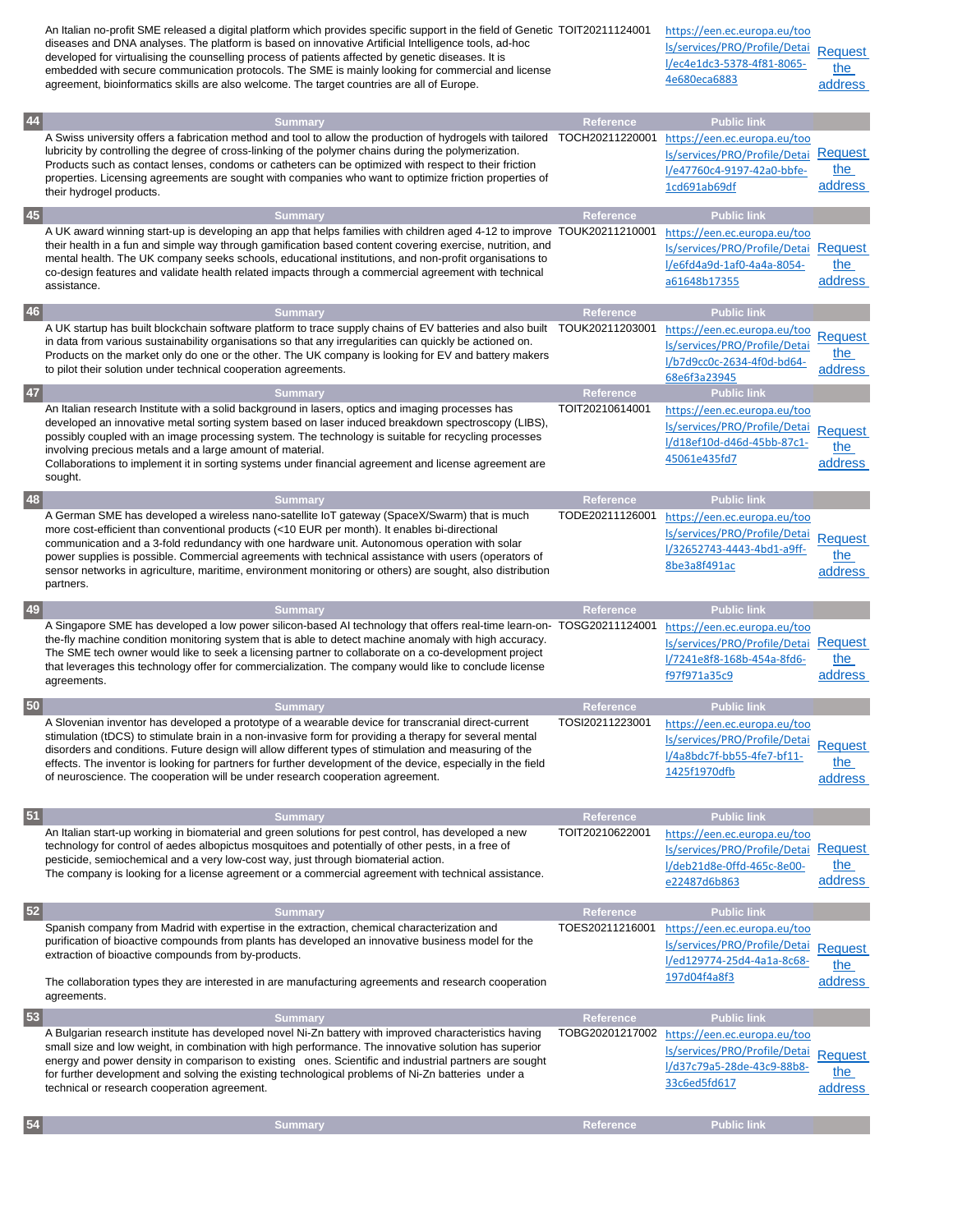|    | A Bulgarian SME with experience in the R&D of specialised technologies, products, and engineering<br>solutions has developed an automated smart system for light signalisation of pedestrian crossings /<br>walkways using artificial intelligence (AI) for more safety and traffic control on the roads. The company<br>is looking for commercial agreements with technical assistance with interested companies and public<br>authorities.                                                                                               |                              | TOBG20211203001 https://een.ec.europa.eu/too<br>Is/services/PRO/Profile/Detai Request<br>l/ff21c491-8cc6-403c-852b-<br>026714e5cb46 | the<br>address                   |
|----|--------------------------------------------------------------------------------------------------------------------------------------------------------------------------------------------------------------------------------------------------------------------------------------------------------------------------------------------------------------------------------------------------------------------------------------------------------------------------------------------------------------------------------------------|------------------------------|-------------------------------------------------------------------------------------------------------------------------------------|----------------------------------|
| 55 | <b>Summary</b>                                                                                                                                                                                                                                                                                                                                                                                                                                                                                                                             | Reference                    | <b>Public link</b>                                                                                                                  |                                  |
|    | A Bulgarian research team with experience in research and development in the field of general and<br>inorganic chemistry has developed a technology based on thermochemical methods for treating rice<br>husks to transform them into value-added carbon-silicon materials. The team is looking for commercial<br>agreements with technical assistance with interested companies to introduce the technology or a<br>technical cooperation agreement for further development.                                                              | TOBG20211130001              | https://een.ec.europa.eu/too<br>Is/services/PRO/Profile/Detai<br>l/b7250567-ed97-44e6-8948-<br>16e8c9ce17a2                         | <b>Request</b><br>the<br>address |
| 56 | <b>Summary</b>                                                                                                                                                                                                                                                                                                                                                                                                                                                                                                                             | Reference                    | <b>Public link</b>                                                                                                                  |                                  |
|    | A Bulgarian research institute with more than 40 years of experience in R&D of specialised technologies TOBG20211125001<br>and products for the aerospace and advanced materials industries has developed a precise tester for<br>battery and accumulator tests with capacity up to 100 milliamperes per hour (mA/h). The institute seeks<br>commercial agreements with technical assistance with battery developer companies.                                                                                                             |                              | https://een.ec.europa.eu/too<br>ls/services/PRO/Profile/Detai<br>l/81e7ee68-24c1-4c47-a6e9-<br>9e115ae892eb                         | Request<br>the<br>address        |
| 57 | <b>Summary</b>                                                                                                                                                                                                                                                                                                                                                                                                                                                                                                                             | Reference                    | <b>Public link</b>                                                                                                                  |                                  |
|    | A Bulgarian research team has developed an innovative technology for non-waste utilisation of copper<br>pyro-metallurgical slag. By means of thermochemical treatment, copper pyro-metallurgical slag with<br>alkaline and / or alkaline earth carbonates is converted into useful materials. The researchers are<br>seeking industrial partners for commercial agreement with technical assistance or research partners for<br>research cooperation agreement.                                                                            | TOBG20211223001              | https://een.ec.europa.eu/too<br>ls/services/PRO/Profile/Detai<br>l/ce0ea034-1de1-4e78-bba6-<br>c7917d8866ae                         | Request<br>the<br>address        |
| 58 | <b>Summary</b>                                                                                                                                                                                                                                                                                                                                                                                                                                                                                                                             | <b>Reference</b>             | <b>Public link</b>                                                                                                                  |                                  |
|    | A Bulgarian research team has developed new composite bio-compatible material on titanium basis with TOBG20211223002<br>glassy (vitreous) carbon coating. It is intended for production of endoprosthesis due to its biological<br>compatibility and resistance to biochemical corrosion. The researchers are seeking industrial or<br>research partners for technical cooperation or research cooperation agreements.                                                                                                                     |                              | https://een.ec.europa.eu/too<br>ls/services/PRO/Profile/Detai<br>l/429598cb-7a9a-47d4-858a-<br>7d03e2088ebe                         | Request<br>the<br>address        |
| 59 | <b>Summary</b>                                                                                                                                                                                                                                                                                                                                                                                                                                                                                                                             | Reference                    | <b>Public link</b>                                                                                                                  |                                  |
|    | A Bulgarian company with more than 12 years of experience in the R&D of light-emitting diode (LED)<br>products and technologies has developed innovative lamps intended for heavy duty applications. They<br>can operate in harsh conditions and have integrated thermal, bypass and over-voltage protection, long<br>lifespan and high luminosity. The company seeks commercial agreements with technical assistance with<br>companies in the lighting sector, interested in the implementation of this product.                          | TOBG20211223003              | https://een.ec.europa.eu/too<br>Is/services/PRO/Profile/Detai<br>l/abee1ffd-de63-4b51-bacd-<br>d7b20f15cc1e                         | <b>Request</b><br>the<br>address |
|    |                                                                                                                                                                                                                                                                                                                                                                                                                                                                                                                                            |                              |                                                                                                                                     |                                  |
|    |                                                                                                                                                                                                                                                                                                                                                                                                                                                                                                                                            | <b>Reference</b>             |                                                                                                                                     |                                  |
| 60 | <b>Summary</b><br>A Bulgarian research institute, with over 40 years of experience in R&D of specialised technologies and TOBG20211223004<br>products, has developed an innovative scientific device for assessing the effectiveness of operators<br>performing activities in extreme conditions. The institute is looking to reach commercial agreements with<br>technical assistance.                                                                                                                                                    |                              | <b>Public link</b><br>https://een.ec.europa.eu/too<br>ls/services/PRO/Profile/Detai<br>l/daa207ac-1857-4506-a272-<br>2c078e963124   | <b>Request</b><br>the<br>address |
|    | <b>Summary</b>                                                                                                                                                                                                                                                                                                                                                                                                                                                                                                                             | Reference                    | <b>Public link</b>                                                                                                                  |                                  |
| 61 | The Italian SME helps companies in their sustainable investments starting from the project idea<br>evaluation to cost-benefits analysis, impact analysis to evaluate projects' in terms of financial and non-<br>financial indicators using its innovative platform. Moreover, the company offers supporting services in<br>project management and partnership management to successfully fulfill the project. The SME is looking<br>for license, research cooperation and commercial agreement with technical assistance                  | TOIT20211129001              | https://een.ec.europa.eu/too<br>Is/services/PRO/Profile/Detai<br>l/93fc0e5e-fa5c-4d93-905f-<br>ccb653037d09                         | <b>Request</b><br>the<br>address |
|    |                                                                                                                                                                                                                                                                                                                                                                                                                                                                                                                                            |                              |                                                                                                                                     |                                  |
| 62 | <b>Summary</b><br>A Bulgarian company working in the IT field offers an open source test case management system<br>(TCMS) targeting other companies with quality assurance (QA) and testing departments. The proposed<br>solution is built using open standards and technologies which avoids vendor lock-in and provides the<br>ability to fully modify the product if desired. The company is looking for commercial agreements with<br>technical assistance with partners wishing to replace their proprietary test management systems. | Reference<br>TOBG20211209001 | <b>Public link</b><br>https://een.ec.europa.eu/too<br>Is/services/PRO/Profile/Detai<br>l/773de5f3-80e0-4ad5-85fc-<br>d711643edfaf   | Request<br>the<br>address        |
|    |                                                                                                                                                                                                                                                                                                                                                                                                                                                                                                                                            |                              |                                                                                                                                     |                                  |
| 63 | <b>Summary</b><br>A Spanish company specialised in the design, production, commercialisation and maintenance of<br>machinery and accessories for precast concrete offers design, production, delivery, installation and post-<br>sale services. The company, which is already present in different markets such as North Africa, Middle<br>East, Europe, Russia and South America, is looking for new commercial agreements with technical<br>assistance.                                                                                  | Reference<br>TOES20211119001 | <b>Public link</b><br>https://een.ec.europa.eu/too<br>ls/services/PRO/Profile/Detai<br>l/28fa5d3b-4d63-4240-854a-<br>4a92341f4052   | Request<br>the<br>address        |
|    | <b>Summary</b>                                                                                                                                                                                                                                                                                                                                                                                                                                                                                                                             | Reference                    | <b>Public link</b>                                                                                                                  |                                  |
| 64 | A Northern German startup has developed a workplace management software supporting companies to TODE20211129001<br>effectively work and collaborate in hybrid teams, to manage shared desks and to meet Covid-19<br>regulations such as limitation of people per room, isolation distances and monitoring of vaccination,<br>recovery or test status. License agreements are offered.                                                                                                                                                      |                              | https://een.ec.europa.eu/too<br>ls/services/PRO/Profile/Detai<br>l/c8d566e1-cd27-4d54-b60a-<br>96ba6fa09bab                         | <b>Request</b><br>the<br>address |
| 65 | <b>Summary</b><br>A Spanish IT company offers an advanced technology that allows the optimization of fleets and routes. It TOES20211118002                                                                                                                                                                                                                                                                                                                                                                                                 | <b>Reference</b>             | <b>Public link</b><br>https://een.ec.europa.eu/too                                                                                  |                                  |

**66 Summary Reference Public link**